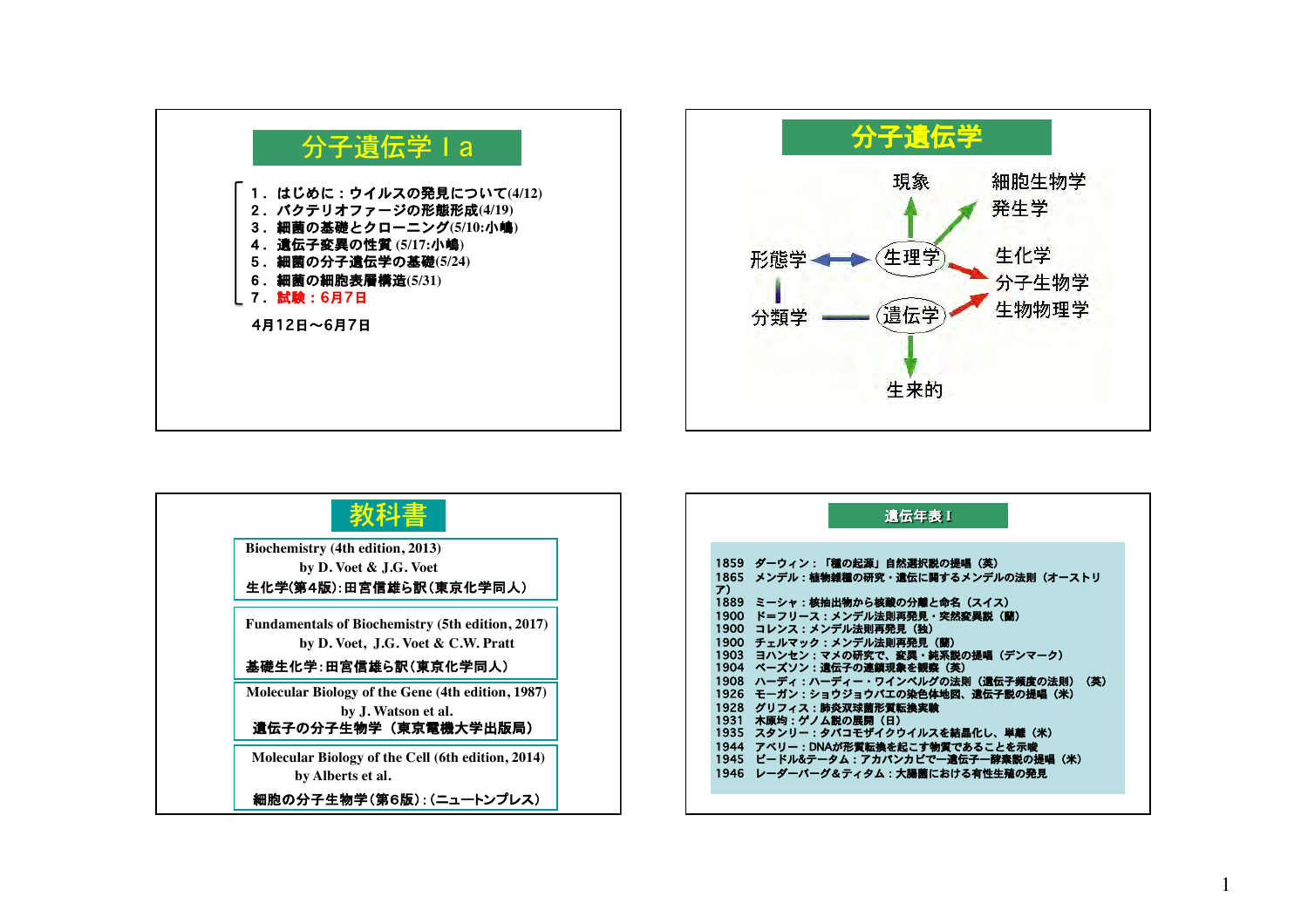## 遺伝年表 II

| 1950 | シャガルフ:DNAの塩基組成の法則を提唱               |
|------|------------------------------------|
| 1951 | マックリントック:トウモロコシでトランスポゾンの発見         |
| 1952 | ハーシー&チェイス:ファージでDNAが遺伝情報を持つことを証明(米) |
| 1953 | ワトソン&クリック:DNA二重らせん構造の仮説を提唱(英)      |
| 1958 | メセルソン&スタール:DNAの半保存的複製を証明(米)        |
| 1961 | ジャコブ&モノー :遺伝子制御のオペロン説を提唱(仏)        |
| 1962 | 下村脩:蛍光タンパク質の発見                     |
| 1966 | 岡崎令治:DNA複製開始における岡崎フラグメント発見         |
| 1968 | 木村資生:分子進化の中立説(日)                   |
| 1970 | マンデル&ヒガ:カルシウム法によるDNA移入             |
| 1970 | ケリー&スミス:HindIII制限酵素の発見             |
| 1973 | コーエンら:組換えDNA実験の基本技術の確立             |
| 1975 | アシロマ会議:組換えDNA実験に関するガイドラインの策定       |
| 1977 | 利根川進:多様な抗体を作り出す遺伝子原理の提唱            |
| 1993 | 大隅良典:オートファジー遺伝子の発見                 |
| 1997 | ウィルマットら:体細胞クローン「ドリー」の誕生(英)         |
| 1998 | ファイアー&メロー:RNA干渉の発見                 |
| 2003 | 国際チーム:ヒトゲノムの全塩基配列を解読               |
| 2007 | 山中伸弥:人工多機能性(iPS)細胞の生成に成功           |
|      |                                    |

## 機械論

## 唯物論 (マテリアリズム)

「哲学で、精神的なものに対する物質的なものの根源性を主張し、精神的なも のはその現象ないし仮象と見なす認識論的、形而上学的な立場。この考え方は<br>古代のインド・中国や初期ギリシア哲学にもみられるが、近代以後では一八世 紀のイギリス・フランスの唯物論、一九世紀のフォイエルバッハの唯物論を経 て、マルクスとエンゲルスにより弁証法的唯物論として確立された。 脳科学 に基礎を置く現代の創発的唯物論に至るまでさまざまな形態をとって、哲学史 上絶えず現れている。」。

## 機械論

哲学で、すべての事象の生成変化を自然的、必然的な因果関係によって説明し 、目的や意志の介入を認めない立場。 生物を精緻な機械と考え、生命現象を物理化学的法則で解明しようとする立場 唯物論≒機械論≒分子生物学(生物物理学)

人が好きになったり、子供が生まれたりすることを、 物理化学法則だけで説明できると思いますか?



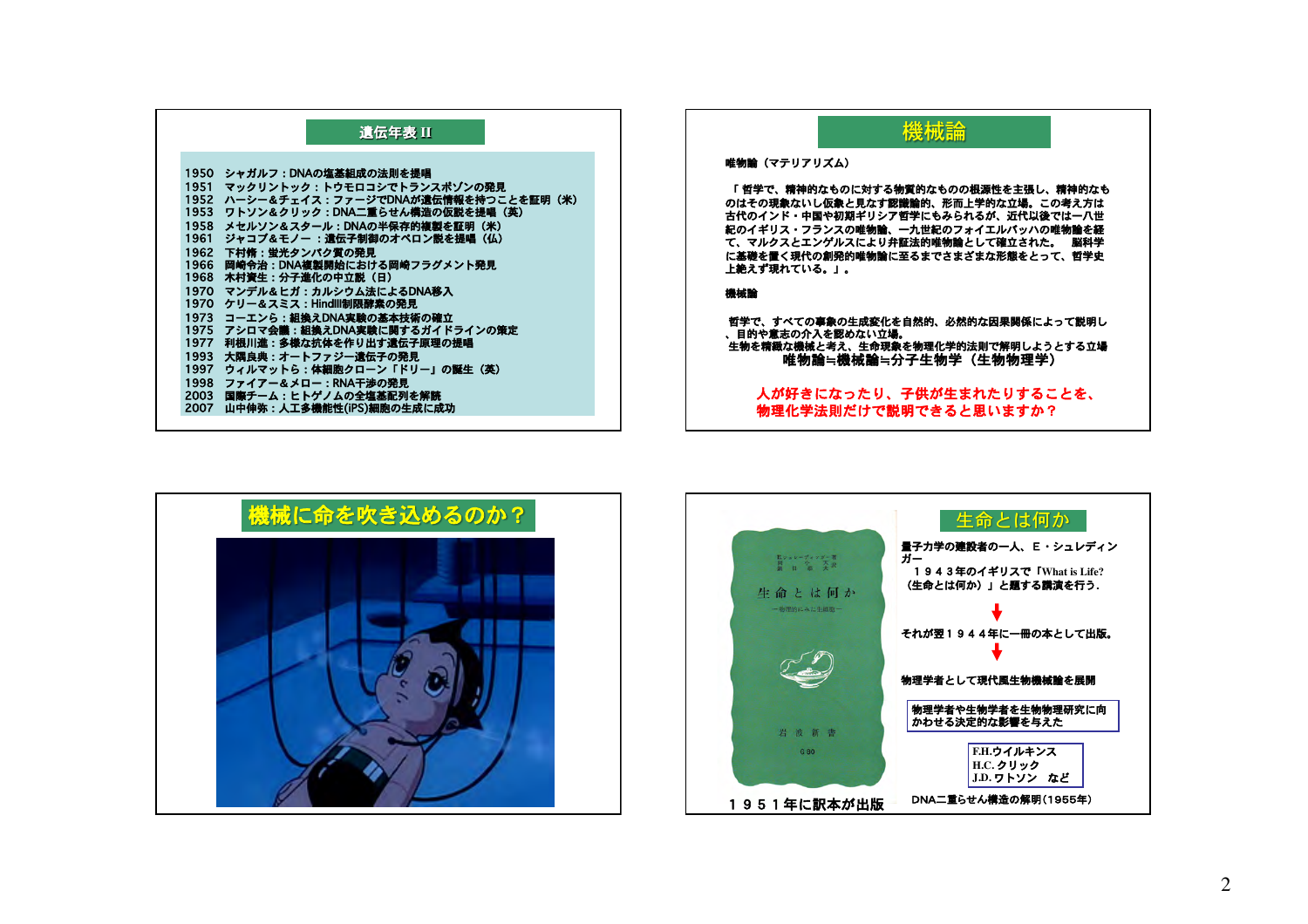





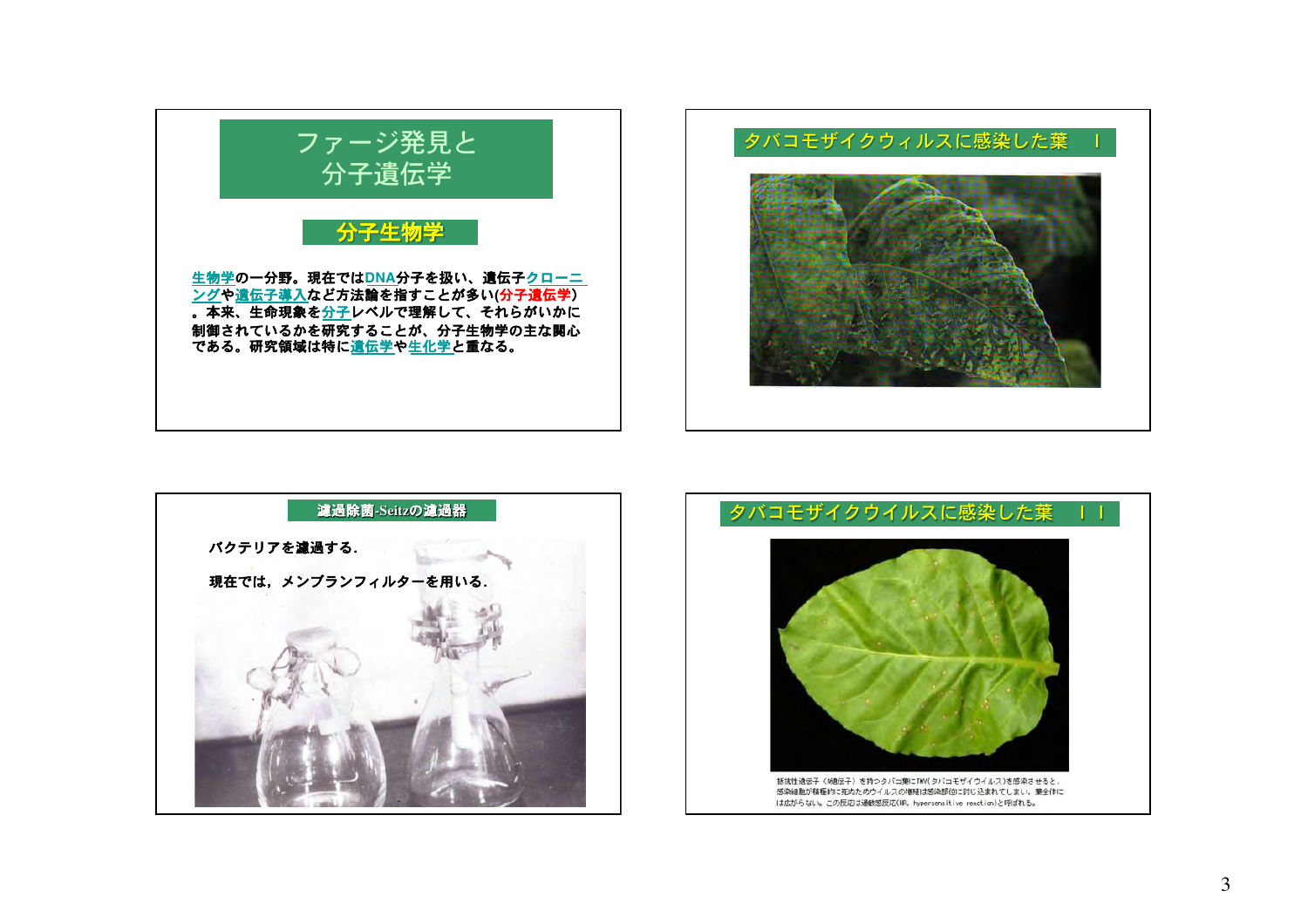